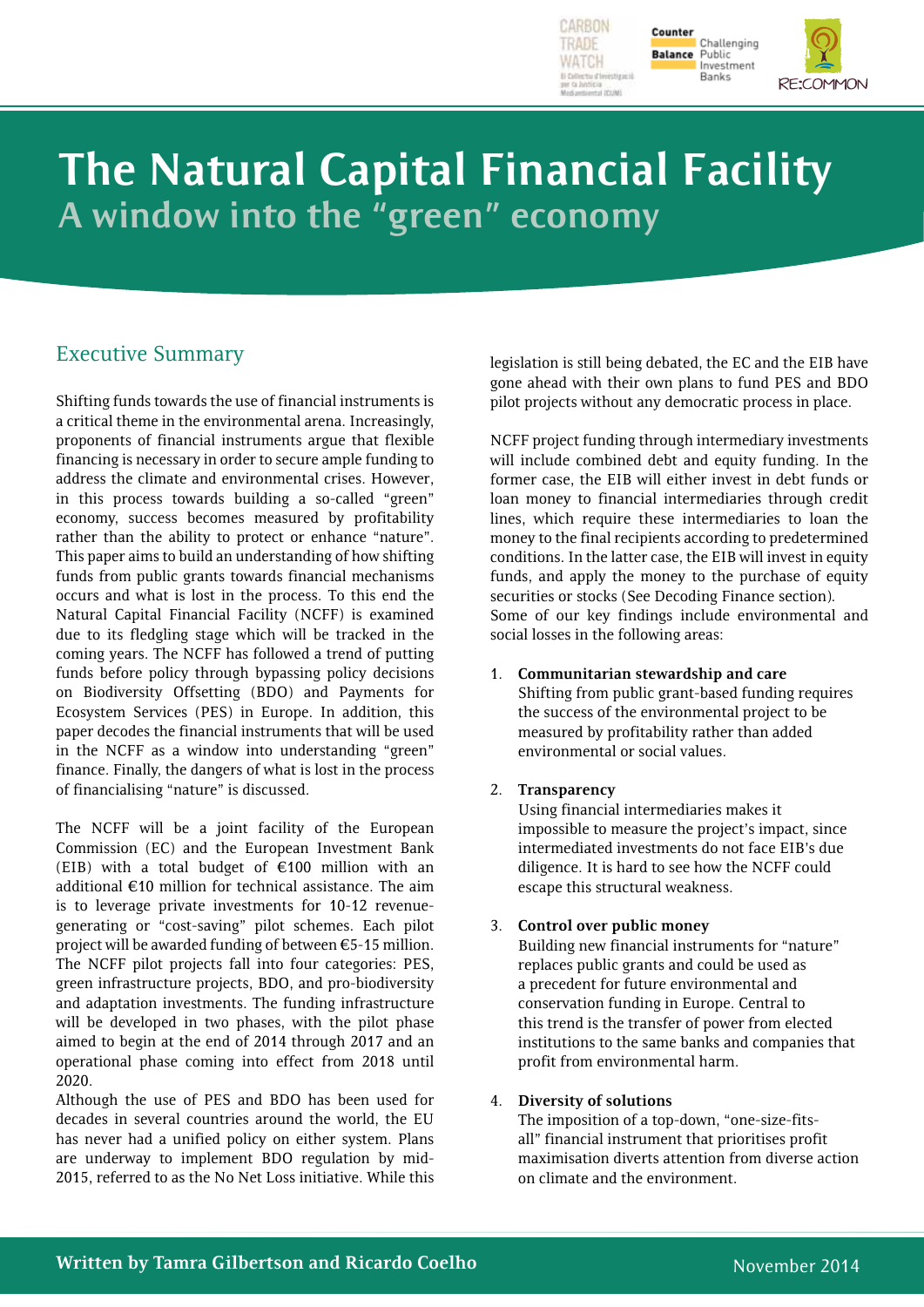The 1992 UN Conference on Environment and Development (the Earth Summit), in Rio de Janeiro, Brazil, coined the term "sustainable development" and produced two international UN bodies that were expected to address the environmental crises: The United Nations Framework Convention on Climate Change (UNFCCC) and the United Nations Convention on Biological Diversity (UNCBD). Far from helping to solve these serious environmental problems, both UN fora have facilitated more time and resources to promoting financial instruments than to directly addressing reducing emissions or biodiversity loss at source.

Twenty years after the Earth Summit and years of UN negotiations, governments and "green" market promoters at the Rio+20 conference reaffirmed the position that natural capital investments are critical instruments to address climate change and biodiversity loss, as well as drivers of economic growth. In the final document of the conference, "The World We Want", a plan was set out to increase investments in the "green" economy:

*"We encourage existing and new partnerships, including public-private partnerships, to mobilize public financing complemented by the private sector [...] governments should support initiatives for sustainable development, including promoting the contribution of the private sector to support green economy policies in the context of sustainable development and poverty eradication."1*

Public-private partnerships encouraged by the UN and other bodies satisfy the interests of financial institutions and corporations under the rhetoric of "sustainable development". In this process, public funds are used to jump-start new financial instruments in an effort to lure large private investments.<sup>2</sup> These large financial institutions, often linked to fossil fuel corporations, quickly become the "drivers" of the operations. For example, neoliberal institutions like the World Bank irresponsibly perpetuate dependence on fossil fuels while at the same time increasing their role as a leader in climate finance.3

A September 2014 letter sent to Ban Ki-Moon from environmental Civil Society Organisations (CSOs) in the lead up to the UN General Assembly and Climate Summit warns against this trend:

*"The greening of private investment is an entirely different matter from the provision of international climate finance. One cannot substitute for the other. The provision of \$100 billion annually by 2020 is a legal and ethical obligation of developed countries. It must be public and grant-based, and the deployment of funds must be driven entirely by the adaptation and mitigation needs of developing countries. An emphasis on private finance must not provide cover for the lack of political will to mobilize public funds by rich countries."4*

The approach of commodifying "natural" areas forms a key part of the architecture that governments increasingly use to address pressing environmental concerns. This trend follows the financialisation of nature, understood as the framing of "nature" as a collection of "natural capital" assets that provide "ecosystem services". It is within this logic that BDO and PES emerged.

BDO allows for the destruction of a habitat to be compensated through the preservation or restoration of another habitat. While BDO can be based on bilateral agreements between buyers and sellers, these trades can also form the basis of market-based instruments through which biodiversity credits can be traded at a price5 . For this purpose a whole set of incommensurable practices, undertaken at different places and times, are treated as though they are the same. For example,

<sup>1</sup> UN General Assembly, "The Future We Want", 27 July 2012. http:// www.uncsd2012.org/futurewewant.html

<sup>2</sup> See for example: Larry Lohmann, "Financialization, Commodification and Carbon: The Contradictions of Neoliberal Climate Policy," Socialist Register, 2012. http://www.thecornerhouse.org.uk/sites/ thecornerhouse.org.uk/files/Socialist%20Register%20Neoliberal%20 Climate%20Policy%20Contradictions.pdf. See also: Jutta Kill, "Economic Valuation of Nature: The price to pay for conservation?" Rosa Luxemburg Stiftung, June 2014. http://www.rosalux.de/fileadmin/ rls\_uploads/pdfs/sonst\_publikationen/Economic-Valuation-of-Nature. pdf

<sup>3</sup> See for example: Redman J., "Dirty is the New Clean: A critique of the World Bank's Strategic Framework for Development and Climate Change", Institute for Policy Studies, October 2008. http://priceofoil. org/content/uploads/2011/01/dirtyisnewcleanfinal.pdf. See also: Sheppard K., "World Bank's Climate Hypocrisy," The Guardian, 14 December 2012. http://www.theguardian.com/environment/2012/ dec/14/worldbank-climate-change. Also see examples of fossil fuel corporations involved in REDD+: Frontline/World, "Brazil: The Money Tree" http://www.pbs.org/frontlineworld/stories/carbonwatch/ moneytree/

<sup>4</sup> Civil Society Letter to Ban Ki Moon. September 2014. http:// libcloud.s3.amazonaws.com/93/6e/3/4884/9-18-14\_Ban\_Ki\_moon\_ green\_bonds\_letter.pdf

<sup>5</sup> Robertson M. "The neoliberalization of ecosystem services: wetland mitigation banking and problems of environmental governance", Geoforum 35 (361-373), 2004. http://illinois-online.org/krassa/hdes598/ Readings/Wetlands/Neoliberalization%20of%20ecosysterm%20services.pdf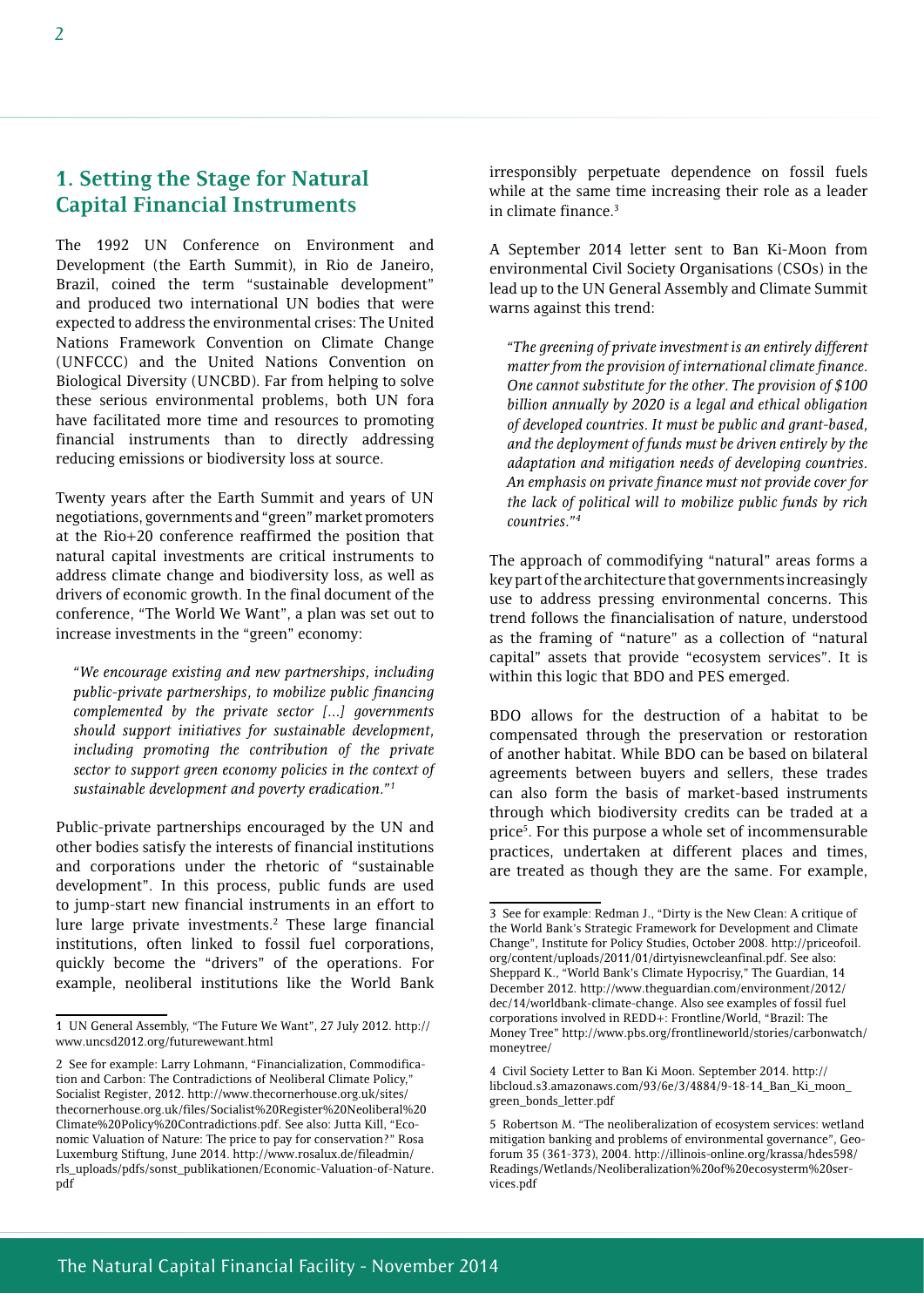BDO has been used in the US since the late 1980s in the State of Minnesota to compensate for roadwork destruction, usually by converting agricultural tiled land back to wetlands. However, this process disregards whether the habitat of one destroyed region is similar to another. Calculating BDO is often done by measuring land area and the "level" of biodiversity in a region. These calculations, which rely on arbitrary equivalences between irreplaceable habitats form an unlikely recipe for instituting the deep structural changes that the loss to biodiversity demands.

PES follow the same financial logic to frame the benefits people receive from ecosystems – such as water provision, carbon storage or crop pollination  $-$  as services that can be bought and sold for a price, often through "voluntary" bilateral agreements.6 This framing involves simplifying complex natural systems and "converting" incommensurable values into a single exchange value. Pricing "ecosystem services" effectively renders the social and ecological relations inherent to producing and interacting with ecosystems invisible to the market. As researchers Kathleen McAfee and Elizabeth Shapiro put it, "nature, in the form of the functions of ecosystems, must be decontextualized ecologically and disembedded socially to create standardized, fungible units of value."7 The conversion of "nature" into a provider of services is not, therefore, merely a matter of language, but rather represents the expansion of the borders of the market, inevitably focused on profit and economic growth, at the expense of practices of relating to "nature" that rely on care and solidarity.

Transactions in PES demand that property rights over ecosystems functions be defined. Where territories rich in "ecosystem services" are public or common property, the definition of property rights can lead to their privatization. In the case of Costa Rica, for

example, where schemes are predominantly carried out on privately owned land, researcher Brett Matulis argues that land management still becomes exclusionary with the introduction of PES:

*"Participating landowners are required to shut down access to the broader community where access to ostensibly private lands by the landless is fairly common. So even though the land was already technically 'private', this can actually be seen as a further level of privatization. Meanwhile, champions of PES can claim that the program does no harm because dispossession cannot happen if there is no change of ownership. However, dispossession is happening, if we look closely at how particular patterns of access are changing."8*

The resulting loss of community control over the fate of local territories increases, since the traditional uses of the land can clash with providing "ecosystem services", even if these uses are environmentally sustainable.

These problems have been identified in Reduction of Emissions through Deforestation and forest Degradation (REDD+) schemes, which are in effect PES schemes that categorise the carbon sequestered in forests and soils as a service. Complexities regarding how to measure the carbon sequestered and the rate of deforestation are routinely ignored, as is the distinction between forests and industrial tree plantations. The diversity of approaches to valuing and relating to forests is similarly ignored, in the process of creating a single exchangevalue, as described above. Land rights for Indigenous Peoples and land tenure conflicts in REDD+ are often sidelined and existing disputes are aggravated, leading to increased struggles and corruption.<sup>9</sup> As a result, not only is REDD+ an inadequate instrument to address climate change but it also aggravates problems of inequalities and profiteering that are at the heart of deforestation and land use conflicts.10

<sup>6</sup> Some authors define PES more broadly, to include some or all government subsidies or donation schemes for environmental protection. Such a definition can be problematic, as it can involve using a commercial language to describe a non-commercial financing scheme. For the purposes of this report, we follow the definition of PES that will be used by the NCFF. In addition, we put "voluntary" is quotes because in many cases people are coerced into accepting PES (See Matulis reference below). For more on PES see: Gómez-Baggethun, Erik, et al., "The history of ecosystem services in economic theory and practice: from early notions to markets and payment schemes." Ecological Economics 69.6 (2010): 1209-1218. [http://foreststofaucets. info/wp-content/uploads/2010/03/The-History-of-Ecosystem-Servicein-Economic-Theory-and-Practice-Journal-Citation.doc.pdf]

<sup>7</sup> McAfee, Kathleen, and Elizabeth N. Shapiro. "Payments for ecosystem services in Mexico: nature, neoliberalism, social movements, and the state." Annals of the Association of American Geographers 100.3 (2010): 579-599.

<sup>8</sup> Interview between Brett Matulis and Tamra Gilbertson, 21 October 2014. See also: Matulis, B.S. "PES and Property: The Expansion of Exclusionary Land Management Practices in Costa Rica", Human Geography (forthcoming).

<sup>9</sup> See: No REDD in Africa network website: http://www.no-reddafrica.org/ and the REDD Monitor site: http://www.redd-monitor.org/. Also see: Friends of the Earth, "The great REDD gamble: Time to ditch risky REDD for community-based approaches that are effective, ethical and equitable", October 2014. [http://www.foei.org/wp-content/ uploads/2014/09/The-great-REDD-gamble.pdf]

<sup>10</sup> Hall, R., "The Great REDD Gamble: Time to ditch risky REDD for community-based approaches that are effective, ethical and equitable", Friends of the Earth International, October 2014. http://www. foei.org/wp-content/uploads/2014/09/The-great-REDD-gamble.pdf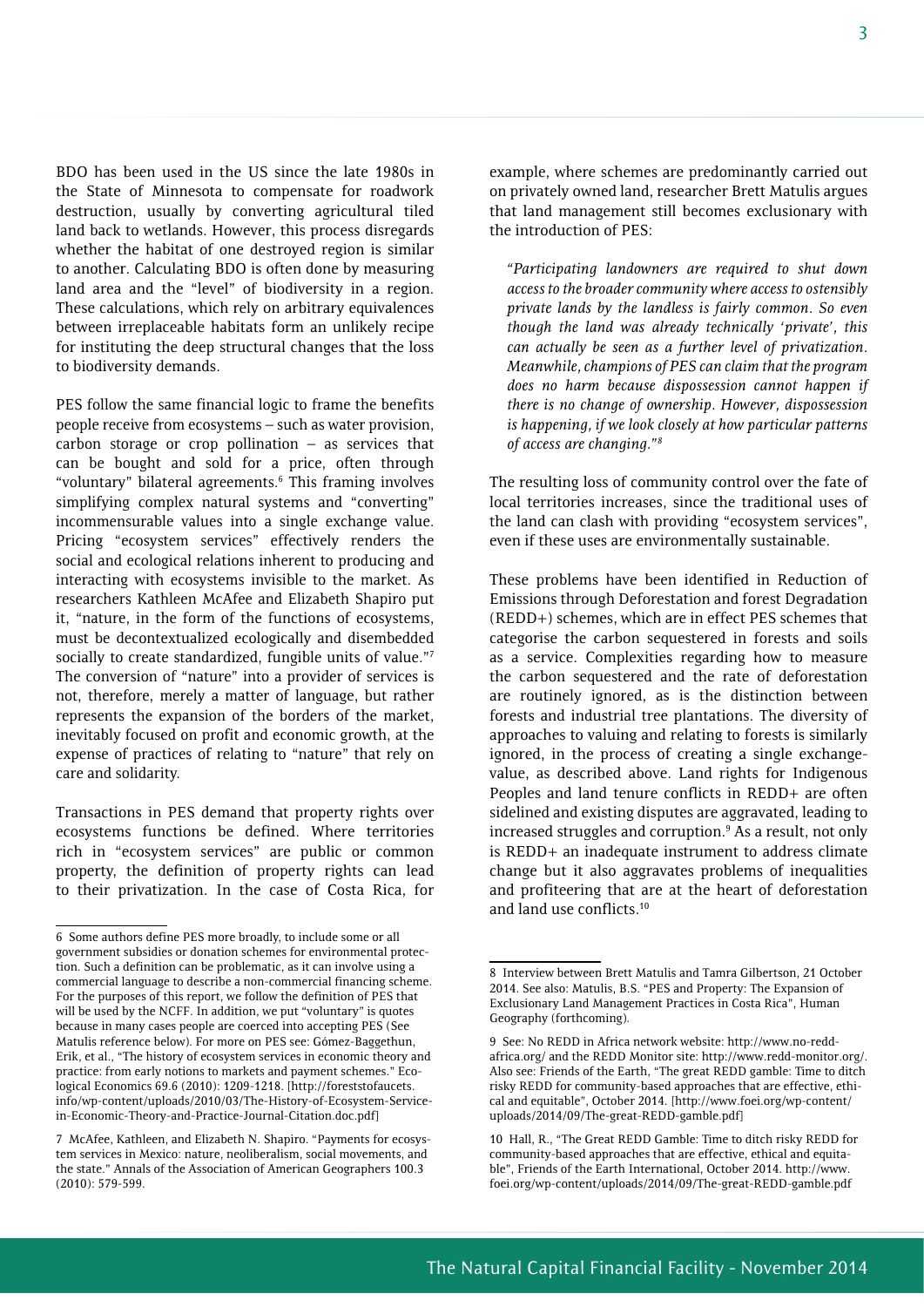In the communication to Cities and Biodiversity Outlook (CBO) session at the Rio+20 conference, the EC argued that "experience shows that market-based approaches such as emissions trading are not only cost-effective tools to address environmental problems but are also a source for investment."<sup>11</sup> Accordingly, the EC has been promoting both BDO and PES as instruments to divide the environment into commodities that can be managed by private firms and traded in exchanges by financial institutions, arguing that "financial innovations" can be used for environmental protection.

The creation of a habitat banking system, through which biodiversity credits can be traded, has been promoted by the EC since 2007, when a Green Paper on market-based instruments for environmental protection was issued for consultation.12 In 2010, the EC insisted on the idea, after receiving support from industrial lobbies, having ordered a study on habitat banking in the EU.13 This was followed by the Biodiversity Strategy to 2020, which introduces the concept of "No Net Loss" to designate the use of biodiversity offsets and includes increased funding for Biodiversity and Environmental Services (BES).14 The EP resolution was adopted on Friday 20 April 2012 called "Our life insurance, our natural capital: an EU biodiversity strategy to 2020" which was tabled by the European Commission in May 2011.15

The EU Biodiversity Strategy to 2020 is committed to the view that ecosystems function as services, and that putting a price on these services is viewed as a benefit to the economy. In this view, "natural capital" fuses complex natural systems with a growth economy. According to the Liberal Dutch MEP, Rapporteur Gerben-Jan Gerbrandy:

*"The services that nature provides us with, like clean water, clean air, fertile soil, food, are not only crucial* 

14 EU Biodiversity Strategy – Towards Implementation [http:// ec.europa.eu/environment/nature/biodiversity/comm2006/2020.htm] *for the well-being of human kind, they also represent an astronomical economic value. According to economists, each year we lose 3% of GDP due to the loss of biodiversity. That costs the EU €450 billion year after year. Compared to these figures, investing €5.8 billion per year in Natura 2000 is a bargain!"16*

The conversion of ecosystems into providers of services is aided by the Mapping and Assessment of Ecosystems and their Services (MAES) initiative. This initiative follows Action 5 of the Biodiversity Strategy, which mandates Member States to not only assess and map the state of ecosystems and their "services" but also to calculate the economic value of ecosystem services, which is expected to be integrated into EU's accounting and reporting systems by 2020.17

Although the use of PES and BDO has been used for decades in several countries around the world, the EU has never had a unified Member State policy on either system. Plans are underway to implement BDO regulation by mid-2015, referred to as the No Net Loss (NNL) initiative. While this legislation is still being debated and it is yet unclear if NNL will even be approved, the EC and the EIB have gone ahead with their own plans to fund PES and BDO pilot projects without any democratic process or ironclad EU environmental legislation in place.<sup>18</sup>

## **2. The LIFE Programme: From nature conservation to financialization**

LIFE is historically one of the key EU funding sources for environmental, nature conservation and more recently climate change adaptation and mitigation projects. The programme began in 1992 and has funded over €3.4 billion towards 4,000 projects across the EU throughout three completed phases (LIFE I: 1992–1995, LIFE II: 1996–1999 and LIFE III: 2000–2006).19 The majority of these projects take place on Natura 2000 sites, which are conservation areas under the Bird or Habitat Directives. Past criticism of the LIFE programme has largely focused on unequal funding distribution which benefits regions

<sup>11</sup> European Commission, "Rio+20: towards the green economy and better governance", COM(2011) 363 final, p.5, 2011. [http://ec.europa. eu/environment/international\_issues/pdf/rio/ com\_2011\_363\_en.pdf].

<sup>12</sup> European Commission "Green Paper on market-based instruments for environment and related policy purposes ", COM(2007) 140 final , pp. 13-14, 2007. [http://ec.europa.eu/environment/ enveco/green\_paper.htm]

<sup>13</sup> Eftec, IEEP et al. "The use of market- based instruments for biodiversity protection – The case of habitat banking – Summary Report", 2010. [http://ec.europa.eu/environment/enveco/studies. htm#2].

<sup>15</sup> European Parliament, "Our Life Insurance, Our Natural Capital: An EU biodiversity strategy to 2020," April 2012. [http://ec.europa. eu/environment/nature/biodiversity/comm2006/pdf/EP\_resolution\_april2012.pdf]

<sup>16</sup> European Commission "The European Parliament adopts resolution on the EU 2020 Biodiversity Strategy," April 2012. [http:// ec.europa.eu/environment/nature/biodiversity/comm2006/2020.htm]

<sup>17</sup> Ibid.

<sup>18</sup> Although it is unclear if NNL will be employed, other legislation could include BDO in the future, such as during the revision on the Birds and Habitat Directives in 2015.

<sup>19</sup> European Commission LIFE website: http://ec.europa.eu/environment/life/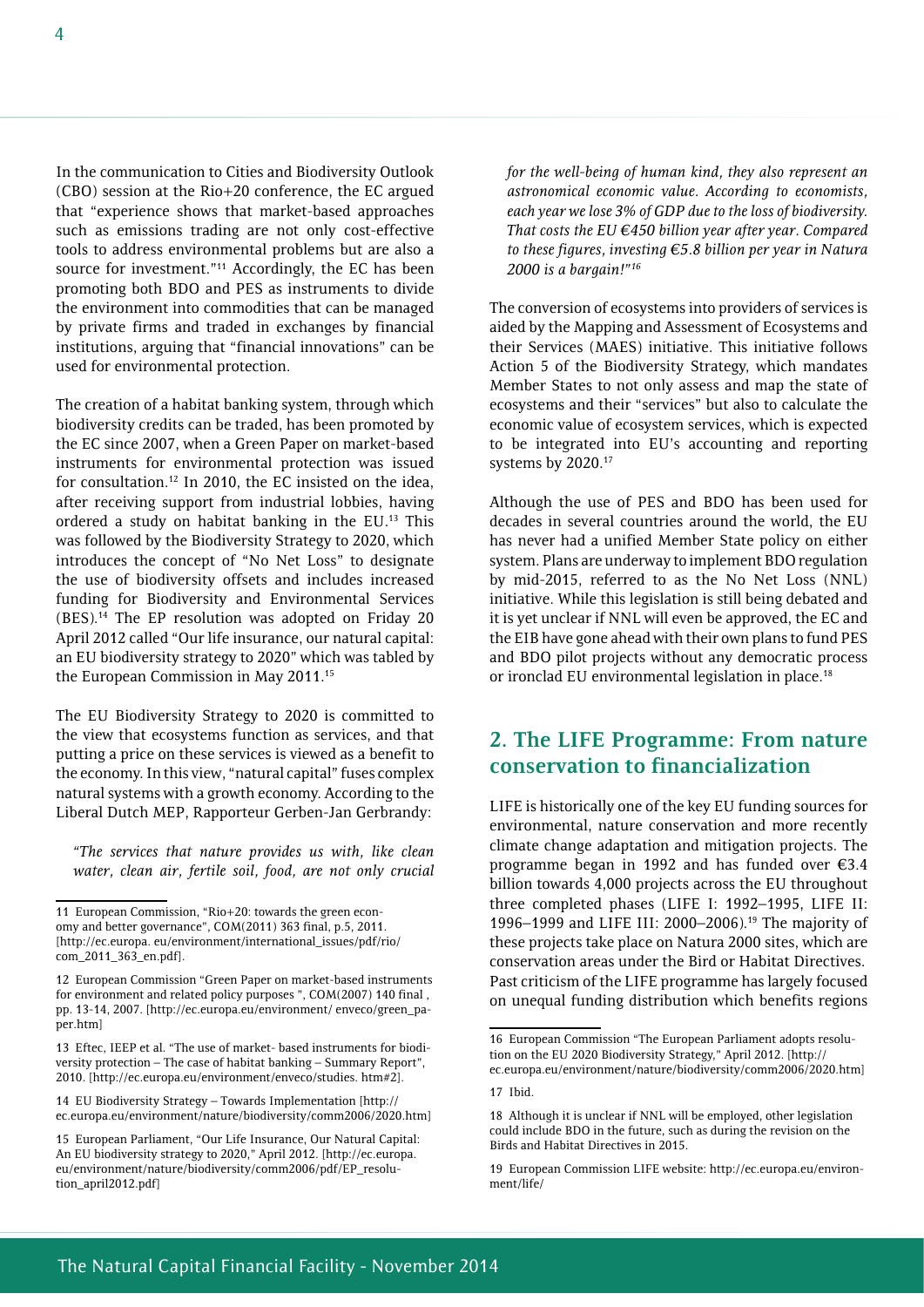that have ample resources and information to successfully maneuver the application process. The ENEP Newsflash journal stated, "A recent evaluation has shown that funds from the EU's LIFE programme have been unevenly distributed, with Italy, Spain and Germany receiving substantial amounts from the current €2.2bn pot, while take-up in new member states has been much lower."

 The journal continues to critique the internal expenses, "The evaluation has been critical of the Commission in showing that the administrative burden of the programme has increased over time and procedures for project application are too long and complex."20 Line 127 in "Our life insurance, our natural capital" noted, "... with concern that the number of projects financed under the LIFE+ programme each year is below the indicative allocation in various Member States; [the European Parliament] invites the Commission to assess the reasons for this under-implementation and where necessary to propose changes to the rules governing the programme, particularly as regards co-financing levels."21 The unequal financing for protecting certain regions has led to questions around fairness and transparency.

The new LIFE Programme builds upon its predecessor, LIFE+, but it is not clear how the above mentioned problems will be addressed. The new programme is divided into two programming periods: 2014-2017 and 2018-2020. The programme is now divided into two subprogrammes: Environment and Climate Action, with an overall budget of  $\epsilon$ 3.457 billion.<sup>22</sup> The Environment sub-programme will receive 75% of the total budget, nearly €2.6 billion to be spent on environment, resource efficiency, environmental governance and information, and biodiversity. The EU Natura 2000 network will receive the majority of funding towards "nature" and biodiversity sites. The Climate Action sub-programme will receive the remaining 25%, just over €864 million and will cover climate change mitigation; climate change adaptation; and climate governance and information.<sup>23</sup> During the first period between 2014-2017, €449.2 million was allocated to climate action with €44.26 million available to the 2014 call for proposals.<sup>24</sup>

Until now all LIFE funding has been awarded as public grants to conservation and other environmental projects throughout Europe. The new LIFE Programme is being promoted as more "flexible" and "strategic" because some of the funding from 2014 will be channeled through financial institutions to provide loans and financing for bank lending and through other financial mechanisms to projects.25 Two pilot facilities will test the profitability of switching from public grants to using other financial instruments: The Natural Capital Finance Facility (NCFF) and the Private Financing for Energy Efficiency instrument (PF4EE).

The pilot NCFF falls under both LIFE sub-programmes with a total budget of €100 million euros for investments, plus  $\epsilon$ 10 million euros for technical assistance.<sup>26</sup> The LIFE Programme will contribute €30 million euros from the Environment sub-programme and €30 million euros from the Climate Action sub-programme.<sup>27</sup> The EIB will provide matching funds of €50 million euros.<sup>28</sup>

The second pilot facility, PF4EE, will seek additional debt financing for energy efficiency projects. The PF4EE will be implemented through local banks and national energy efficiency action plans. The pilot aims to incentivise banks to provide loans to energy efficiency investments in the range of €40,000 - €5 million.<sup>29</sup>

The EC DG ENVI is ultimately responsible for policy and decision-making while the EIB will manage the NCFF and PF4EE by providing a risk-sharing facility for private financial institutions, tech support and long-term loans.

<sup>20</sup> Newsflash, "Innovative funding to boost green investment on the way for 2014-2020," Issue 25, July 2013.

<sup>21</sup> http://ec.europa.eu/environment/nature/biodiversity/comm2006/ pdf/EP\_resolution\_april2012.pdf

<sup>22</sup> European Commission LIFE website: http://ec.europa.eu/clima/ policies/budget/life/faq\_en.htm

<sup>23</sup> Ibid.

<sup>24</sup> Ibid.

<sup>25</sup> Newsflash, "Innovative funding to boost green investment on the way for 2014-2020," Issue 25, July 2013.

<sup>26</sup> ec.europa.eu/environment/biodiversity/business/assets/pdf/ncff. pdf

<sup>27</sup> Ibid.

<sup>28</sup> M. Quinn, "Info Day Nazionale LIFE, The new financial instruments under LIFE" presentation, DG Climate Action, 3 June 2014, Rome, Italy. http://www.minambiente.it/sites/default/files/archivio/ allegati/life/life\_infoday\_2014\_quinn2.pdf

<sup>29</sup> European Commission: http://ec.europa.eu/environment/life/ products/download/clima\_leaflet\_EN.pdf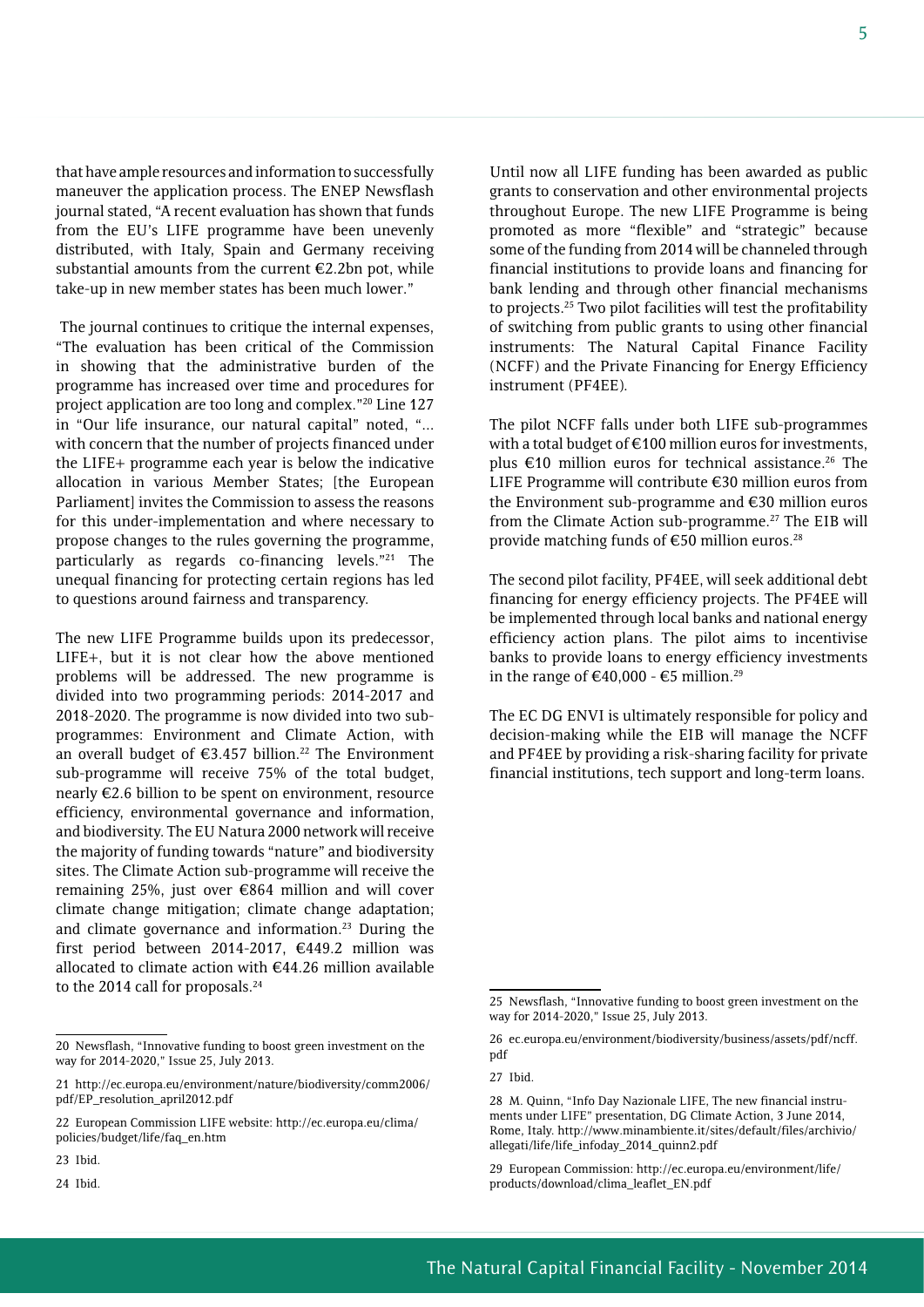## **3. The Natural Capital Finance Facility: Seizing an "opportunity"**

The EU policy framework on natural capital is set out in the EU Biodiversity Strategy to 2020,<sup>30</sup> in the Roadmap to a Resource Efficient Europe,<sup>31</sup> in the Communication on Green Infrastructure<sup>32</sup> and in the EU Strategy on adaptation to climate change.<sup>33</sup> Several of these and other policy documents refer to the need for a Natural Capital Financing Facility.

The NCFF pilot projects fall under four categories: PES, green infrastructure projects, BDO projects, and probiodiversity and adaptation investments. The funding infrastructure will be developed in two phases with the pilot phase aimed to begin at the end of 2014 – 2017 with the operational phase coming into effect from 2018 – 2020.

Eligible projects include examples such as funding for water treatment facilities, offset funding for infrastructure projects, projects in the marine and coastal environments, ecotourism and BDO beyond legal requirements. Similarly to early in the Clean Development Mechanism (CDM) process, pilot projects could be appointed to large, established projects that have the contacts and resources to ensure their financial success in order to attract future investors.<sup>34</sup>

BDO projects will exclude Natura 2000 network sites, listed under the Bird and Habitat Directives, since Natura 2000 sites already have a form of offsetting in place that stipulates compensatory measures for habitat loss when projects are deemed to be of "overriding public interest"

#### **NCFF Project Types and Examples**

- Green infrastructure (e.g. green roofs, green walls, ecosystem-based rainwater collection/water reuse systems, flood protection and erosion control).
- Payments for ecosystem services (e.g. programs to protect and enhance forestry, biodiversity, to reduce water or soil pollution)
- Biodiversity offsets / compensation beyond legal requirements (e.g. compensation pools for on-site and off-site compensation projects).
- Pro-biodiversity and adaptation businesses (e.g. sustainable forestry, agriculture, aquaculture, eco-tourism)

and no alternative solutions exist, with the objective of maintaining the "overall coherence" of the network.<sup>35</sup>

At this point it is unclear how BDO funding will be calculated and where the BDO projects will take place. BDO will be used to "compensate" for the destruction of natural areas outside the Natura 2000 network, beyond the legal requirements that may already exist. The projects will take place in at least one EU Member States but offsets could be located in countries of the European Neighbourhood Policy, subjected to signing bilateral agreements (MoUs).36

During the pilot stage the EC and EIB will share 70% of the direct investment with the remaining 30% to be sought through intermediaries and later increase intermediary financing.37 The aim is to leverage profitable investments

<sup>30</sup> European Commission COM(2011)244: http://ec.europa. eu/environment/nature/biodiversity/comm2006/pdf/2020/ comm\_2011\_244/1\_FR\_ACT\_part1\_v2.pdf

<sup>31</sup> European Commission COM(2011)571: http://ec.europa.eu/environment/resource\_efficiency/pdf/com2011\_571.pdf

<sup>32</sup> European Commission COM(2013)249: http://ec.europa.eu/ environment/nature/ecosystems/docs/green\_infrastructures/1\_EN\_ ACT\_part1\_v5.pdf

<sup>33</sup> European Commission COM(2013)216: http://ec.europa.eu/clima/ policies/adaptation/what/docs/com\_2013\_216\_en.pdf

<sup>34</sup> The CDM, the main offset mechanism of the UN Kyoto Protocol, has been accused of choosing "low hanging fruit" or large, established projects that would provide the largest volume of emissions credits for the lowest possible investment. For example 70% of CERs were used for abating refrigerant gases in the first 18 months of operation. See for example: Erion G., "Low hanging fruit always rot first: Observations from South Africa's Crony Carbon Market", CCS – University of KwaZulu-Natal, October 2005. http://www.carbontradewatch.org/ pubs/CDMsouthafrica.pdf

<sup>35</sup> Article 6.4 http://eur-lex.europa.eu/legal-content/EN/ TXT/?uri=CELEX:31992L0043

<sup>36</sup> European Commission Welcome Europe website: http://www. welcomeurope.com/european-funds/life-2014-2020-financialinstrument-natural-capital-financial-facility-ncff-985+885. html#tab=onglet\_details

<sup>37</sup> European Commission, Summary Records of the First LIFE comity: "Information Documents Accompanying the Commission implementing decision on the adoption of the multiannual work programme for 2014 2017" 17 February 2014.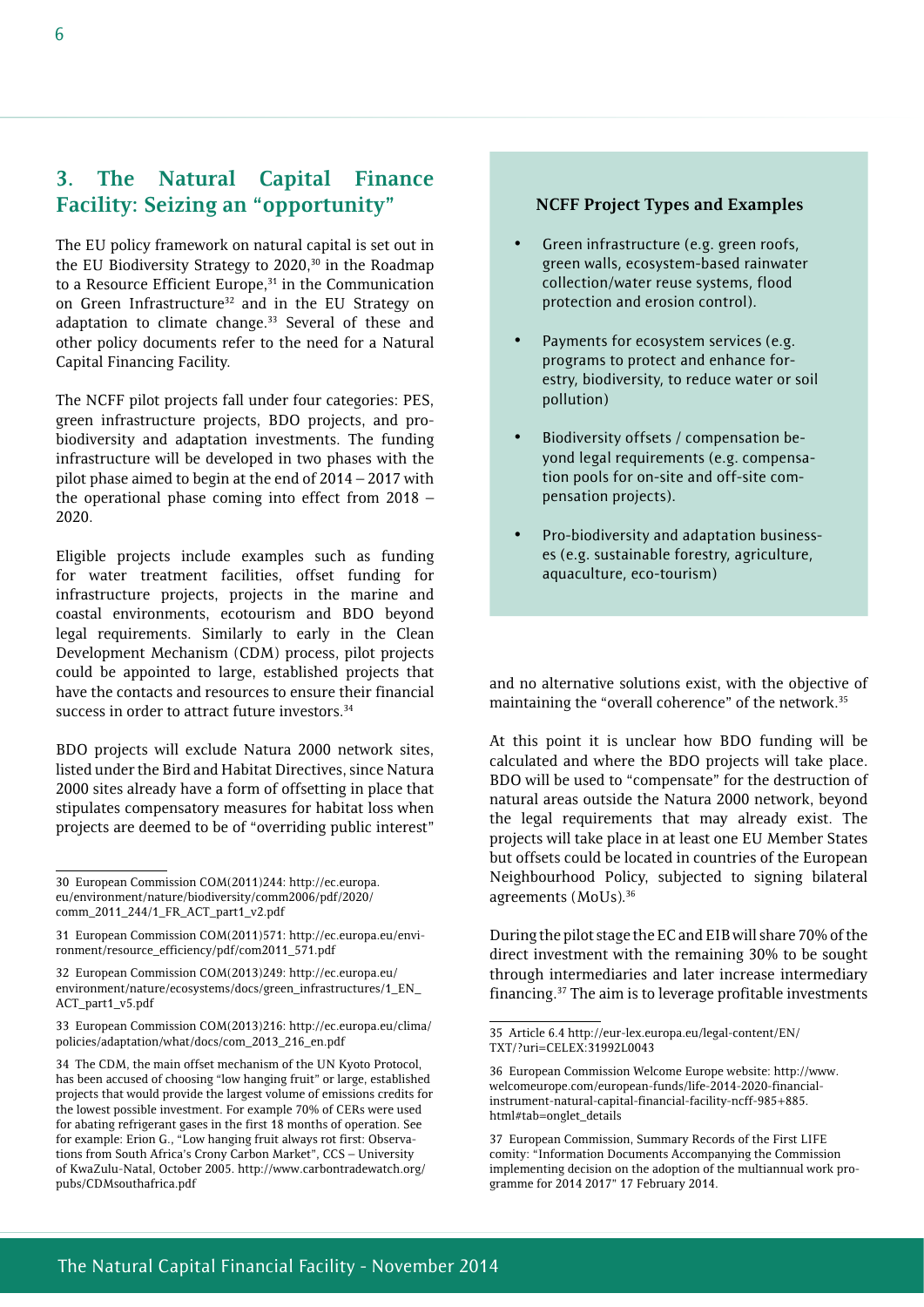for 10-12 revenue-generating or cost-saving pilot schemes between 2014-2017. Each pilot project will be awarded funding of between €5-15 million with three to four projects to be chosen each year.<sup>38</sup> According to Peter Schultze of the European Commission, "We are mainly doing it here in our unit together with the EIB on financial instruments which are in line with the financial market structure; therefore we see our role not necessarily in financing the projects themselves but giving a catalytic role in this regard and bring attention to the financial intermediaries, the banks and other financial institutions to such kinds of projects."39 Ultimately, the goal will be "to demonstrate to private investors the attractiveness of natural capital projects for the longer term".40

When the pilot stage has been completed (2017), the operational stage will come into affect (2018-2020) with the intention of project financing to be based mainly on intermediary investments, through banks and other financial institutions, with only occasional direct investments in projects. At this stage the objective is to use primarily market forces.

NCFF project funding through intermediary investments will include combined debt and equity funding. In the former case, the EIB will either invest in debt funds or loan money to financial intermediaries through credit lines, which require these intermediaries to loan the money to the final recipients according to predetermined conditions. In the latter case, the EIB will invest in equity funds, which then apply the money in the purchase of equity securities or stocks (See Decoding Finance Section).<sup>41</sup>

It is unclear at this stage how the NCFF loans and equity investments will be applied. In the European Commission "Implementing Decision on the adoption of the LIFE multiannual framework programme for 2014-2017," the document states that different types of debt would be used, specifically mentioning mezzanine debt (See Decoding Finance Section). The document also states that the NCFF will invest mostly in debt instruments

(loans), with equity investments being reserved for specific cases, comprising mostly investment funds.

In a presentation made at a seminar, in April 2014, on "Scaling up Finance for Biodiversity", Eva Mayerhofer, EIB's Lead Environment Specialist, presented the NCFF as an instrument directed mostly at intermediated investments, including private equity and debt funds and credit lines, and occasionally at direct investments in projects.<sup>42</sup> According to this presentation, equity investments will include private equity funds.

The EC predicts a high ratio of total investments from the LIFE funding (€60 million). The EC estimated the leverage value of the NCFF to the LIFE provision between 2,2 and 3,2 fold, while the leverage of total investment to the LIFE provision is estimated at between 2,8 and 4,2 fold (considering an average of 25% for the contribution of final recipients).<sup>43</sup> Therefore, the EC estimates that the total investment in natural capital management projects in the NCFF could reach €420 million in the pilot phase. During the operational phase, the leverage has a predicted increase up to six fold, if more investments are made through intermediaries and funds.<sup>44</sup>

<sup>38</sup> Ibid.

<sup>39</sup> Personal Interview between Peter Schultz, the EC Directorate-General of Economic and Financial Affairs and Tamra Gilbertson, 29 July 2014.

<sup>40</sup> EIB Press Release, "Natural Capital Finance Facility," 2014. http://ec.europa.eu/environment/biodiversity/business/assets/pdf/ ncff.pdf

<sup>41</sup> European Commission Implementing Decision on the adoption of the LIFE multiannual framework programme for 2014-2017, pg. 36, 19 March 2014. eur-lex.europa.eu/legal-content/EN/TXT/ PDF/?uri=CELEX:32014D0203&rid=1

<sup>42</sup> Eva Mayerhofer, "The role of international financial institutions and the financing of natural capital," EIB, April 2014. http://www.cbd. int/doc/meetings/fin/ds-fb-02/other/ds-fb-02-presentation-25-en.pdf

<sup>43</sup> See reference 39. eur-lex.europa.eu/legal-content/EN/TXT/ PDF/?uri=CELEX:32014D0203&rid=1

<sup>44</sup> Ibid.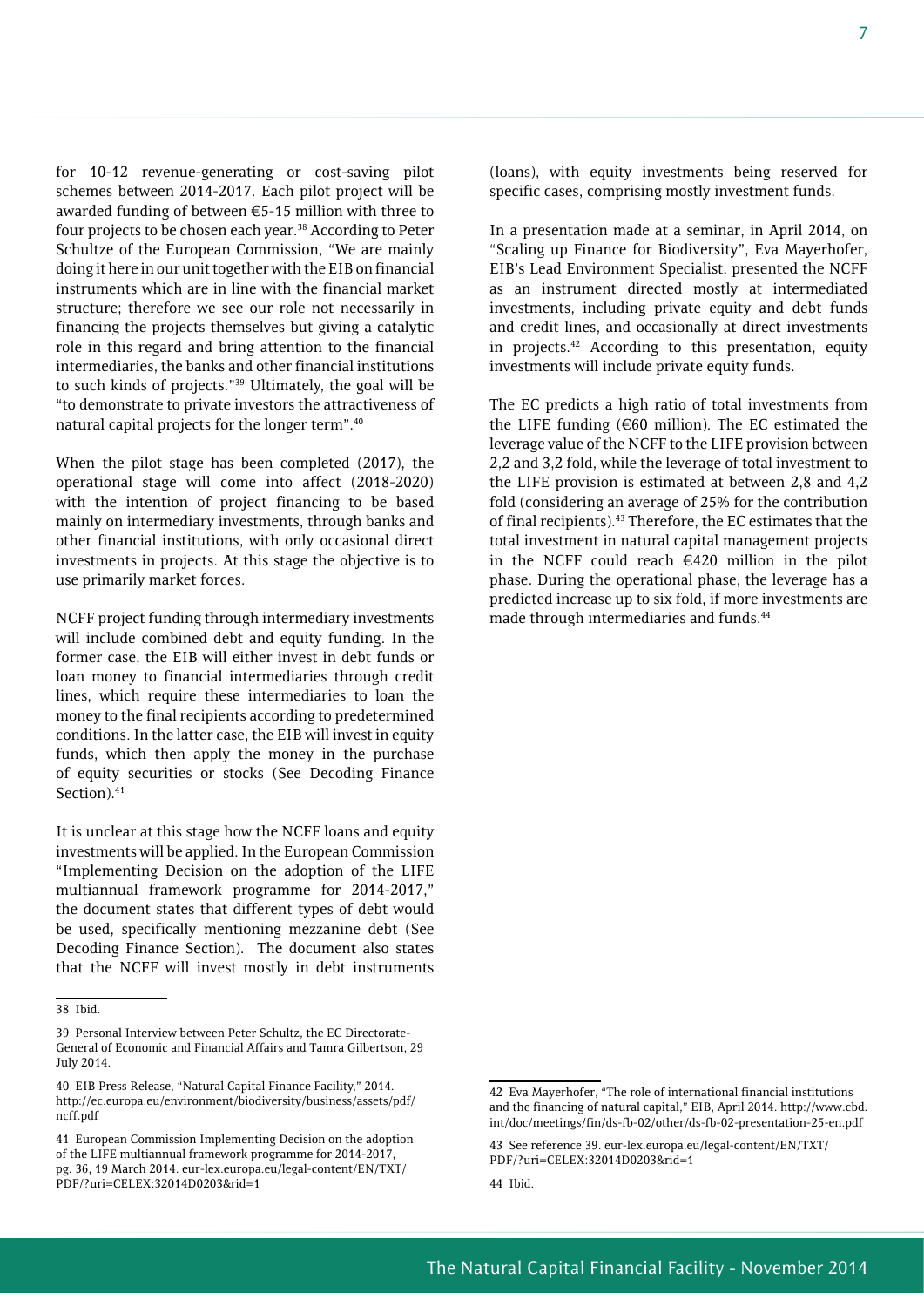## **Decoding Finance**

Debt funds are a type of mutual fund (many investors) that generate returns from money invested in bonds or other types of deposits (essentially a loan). The lender earns interest on the money they have lent. Debt funds can be investments in short-term or long-term bonds, products, money market instruments or floating rate debt. The fee ratios on debt funds are lower on average than equity funds because the overall management costs are lower. The interest earned from money lending (debt fund) forms the basis for the returns (money plus interest).

A bond is a debt security that is issued by the borrower to the lender, specifying the maturity date (when it can be redeemed), the interest (called coupon) or both. Buying a bond is an alternative to investing money in a fixed deposit, through which individuals can deposit money in a bank for a given period of time, basically lending money to the bank in return for an interest. Bonds can be issued by governments or companies. Some types of bonds can be bought by individuals, others can only be traded in exchanges.

A simple way of understanding debt funds is a way of lending money and making money off the interest income that they receive from the invested bonds. An added complexity of debt funds is that mutual funds invest in bonds that are tradable, just like shares on a stock market. There is also a debt market where various bond types are traded.

Just as in any financial market, in a debt market the prices of different bonds can rise or fall. For example, if a mutual fund buys a bond and its price rises, then the buyer can make additional money over what it would have made out of the interest income alone. Conversely, if the price falls, the buyer will experience a financial loss.

The most common reason that a bond price would rise or fall would be a change in the interest rates, or even the expectation of such a change. Suppose a bond pays out interest at a rate of 10 per cent per year. Later the interest rates in the economy rise and newer bonds start issuing 12 per cent. Then the old bond should now be worth less than earlier. The opposite is true as well, for example a mutual fund that holds a bond with an increased interest rate would find its holdings worth more and could make additional profits by selling the bond.<sup>45</sup>

In the case of mezzanine debt, as specifically mentioned in the European Commission "Implementing Decision on the adoption of the LIFE multiannual framework

45 http://www.valueresearchonline.com/story/h2\_storyView. asp?str=21999

programme for 2014-2017," this type of loan or debt capital allows the lender to convert to equity, or ownership, in the company if the loan is not paid back in time or in full.<sup>46</sup> This is usually used by senior lenders such as banks or venture capital companies.

An equity fund is a type of mutual fund or private investment fund that buys ownership in businesses. The most common type of equity fund is in publicly traded common stocks in large companies like Coca-Cola or ExxonMobil. However, there are also private equity funds which invest in privately-held companies that are not traded on the stock market. In both examples, the objective is for the business to grow so that the investors can profit. This is different than a debt or bond fund or fixed income fund described above, which uses shareholder money to make loans to companies or governments, collecting interest income.

There are many types of equity funds which include: Global Equity Funds, Mega Cap equity funds (investing in mega-corporations like Walmart or Google), Large Cap, Mid Cap, Small Cap, Micro Cap (companies worth a few million dollars), Private Equity Funds (investing in private companies that do not trade on a public exchange), Equity Income Funds, Index Equity Funds, and Industry Specific Equity Funds.

Private equity funds are not quoted on a public exchange. Private equity consists of investors and funds that make investments directly into private companies or conduct buyouts of public companies that result in a public equity delisting. Private equity transactions are largely made by institutional investors and accredited investors that have the capital to commit large sums of money for long periods of time. Private equity investments often have long holding periods (up to 10 years plus extensions in the case of NCFF funds).

Equity funds are more risky than debt funds, since their interest depends on the performance of the companies. The pressure to outperform other funds is high, which can lead the equity funds' recipients engaging in unsustainable business practices or even dodgy accounting tricks to artificially inflate their earnings.

<sup>46</sup> European Commission Implementing Decision on the adoption of the LIFE multiannual framework programme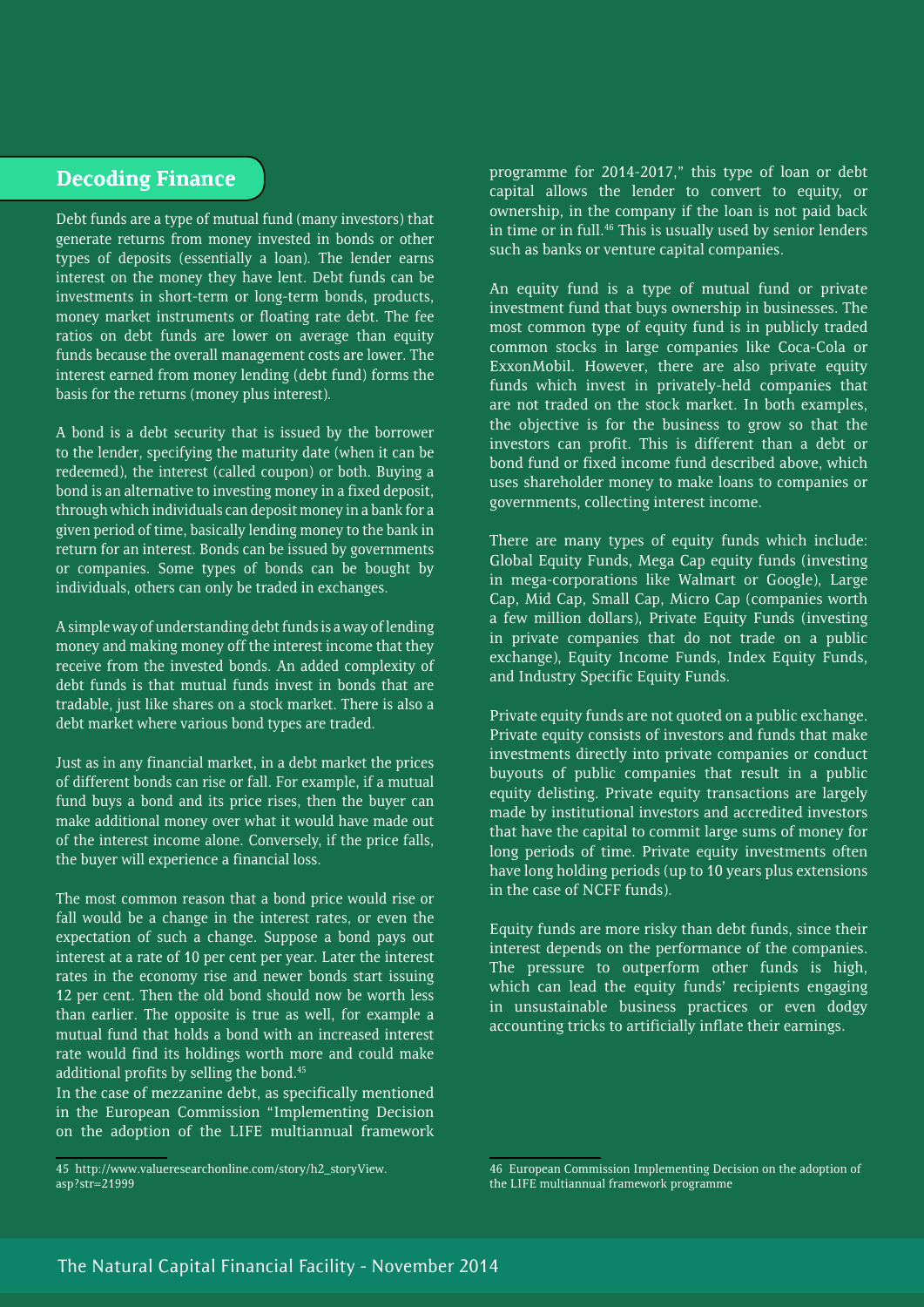## **4. The European Investment Bank – (Natural) Capital's Big Brother**

Set up in 1957, the European Investment Bank (EIB) finances projects agreed upon by the European Commission. Based in Luxembourg, it directs most of its financing towards projects inside the EU, while close to 10% of its annual budget is spent outside of the EU. It is the world's largest public multilateral financial institution, totaling  $\epsilon$ 71.7 billion in lending in 2013.<sup>47</sup>

The EIB is supposed to "provide finance and expertise for sound and sustainable investment projects which contribute to furthering EU policy objectives".48 Projects financed by the EIB should follow the environmental and "sustainable development" objectives of the EU and be additional, i.e. they would not take place without other financing. However, the EIB regularly invests in socially and environmentally destructive projects.

Co-financing some "risky" projects is possible because the capital is guaranteed by EU member states, which allows the bank to receive AAA status from rating agencies. Backing finance with public funds allows the EIB to promote new businesses and expand the frontiers of capital accumulation, using financial facilities like the NCFF.

While the EIB has considerably increased its investments in renewable energy and energy efficiency projects, research from CEE Bankwatch Network has shown that the EIB continues to invest considerable amounts in high-carbon infrastructure. At the end of 2013, the EIB had standing investments in carbon projects amounting to US\$11 billion of which US\$2.5 billion (€2 billion) were newly invested in 2013.<sup>49</sup> Financing from the EIB has been crucial for the expansion of fossil fuel infrastructure, for instance, though support for new coal plants in Croatia, Slovenia and Poland.50 The EIB is also set to finance the construction of several new pipelines,

including the Euro-Caspian Mega Pipeline, creating a dependency in Europe's energy sector towards long term carbon intensive imports thus generating a lockin effect.51 In the transport sector, the EIB has financed the construction of motorways that compromise Natura 2000 sites and/or involve mass forced displacements of local communities, namely in Poland and Slovakia.<sup>52</sup>

In 2013 the EIB's new energy policy introduced an Emissions Performance Standard (EPS) to restrict future financing of coal-fired power plants and some of the highest polluting gas power plants. Officially, the bank is not allowed to finance any project that exceeds the set limit of 550gCO2/kWh. This benchmark excludes all current coal fired power plants without carbon capture and storage (CCS), biomass co-firing or combined heat plants. However, restrictions to coal-fired power plants outside of the EU are often circumvented by economic development arguments.<sup>53</sup>

Nevertheless, a considerable chunk of the EIB portfolio still lacks coherence with EU climate targets while it continues to invest in fossil fuels and environmentally questionable energy projects (large dams, shale gas, and gas pipelines). A recent report from the Bretton Woods Project shows that the bank still has standing investments in fossil fuel projects that amounted to over €11 billion at the end of 2013.54

The EIB is also an important player in carbon markets. So far, the EIB has operated six carbon funds, worth a total of €589 million, investing in projects to trade in the EU ETS or in voluntary markets.<sup>55</sup> It also pledged  $\epsilon$ 250 million for REDD+ funds since the bank aims to create new environmental markets as one of its key objectives.<sup>56</sup>

<sup>47</sup> http://www.eib.org/about/key\_figures/index.htm

<sup>48</sup> http://www.eib.org/about/

<sup>49</sup> See EIB website at www.eib.org. See also: Kenner D., "Multilateral Development Bank's unburnable carbon", The Bretton Woods Project, September 2014. http://www.brettonwoodsproject.org/2014/09/mdbsunburnablecarbon/

<sup>50</sup> Miskun A., et. al., "Carbon Rising: European Investment Bank Lending," CEE Bankwatch Network, 2011. http://bankwatch.org/sites/ default/files/EIB-carbon-rising.pdf. See also: CEE Bankwatch, "Challenges for the EIB in the transport sector," media brief, November 2010. http://bankwatch.org/documents/MediaBriefing\_EIBtransport\_Nov2010.pdf

<sup>51</sup> Gallop P., et. al., "No public money for mega-gas pipeline projects," CEE Bankwatch Network, June 2014. http://bankwatch.org/ sites/default/files/study-PCI-gas-12Jun2014.pdf

<sup>52</sup> Client Earth, "Transparency and the European Investment Bank," factsheet, 2013.

<sup>53</sup> Kenner D., "Multilateral Development Bank's unburnable carbon", The Bretton Woods Project, September 2014. http://www.brettonwoodsproject.org/2014/09/mdbsunburnablecarbon/

<sup>54</sup> Ibid.

<sup>55</sup> Joseph Zacune, "Banking on carbon markets: Why the European Investment Bank got it wrong in the fight against climate change," Counter Balance, December 2011. http://www.counter-balance.org/ wp-content/uploads/2011/12/BANKING-ON-CARBON-MARKETS.pdf

<sup>56</sup> Advanced Global Trading, "Interview: EIB injects green in Redd carbon fund," May 2011. http://advancedglobaltrading.com/reddcarbon-fund/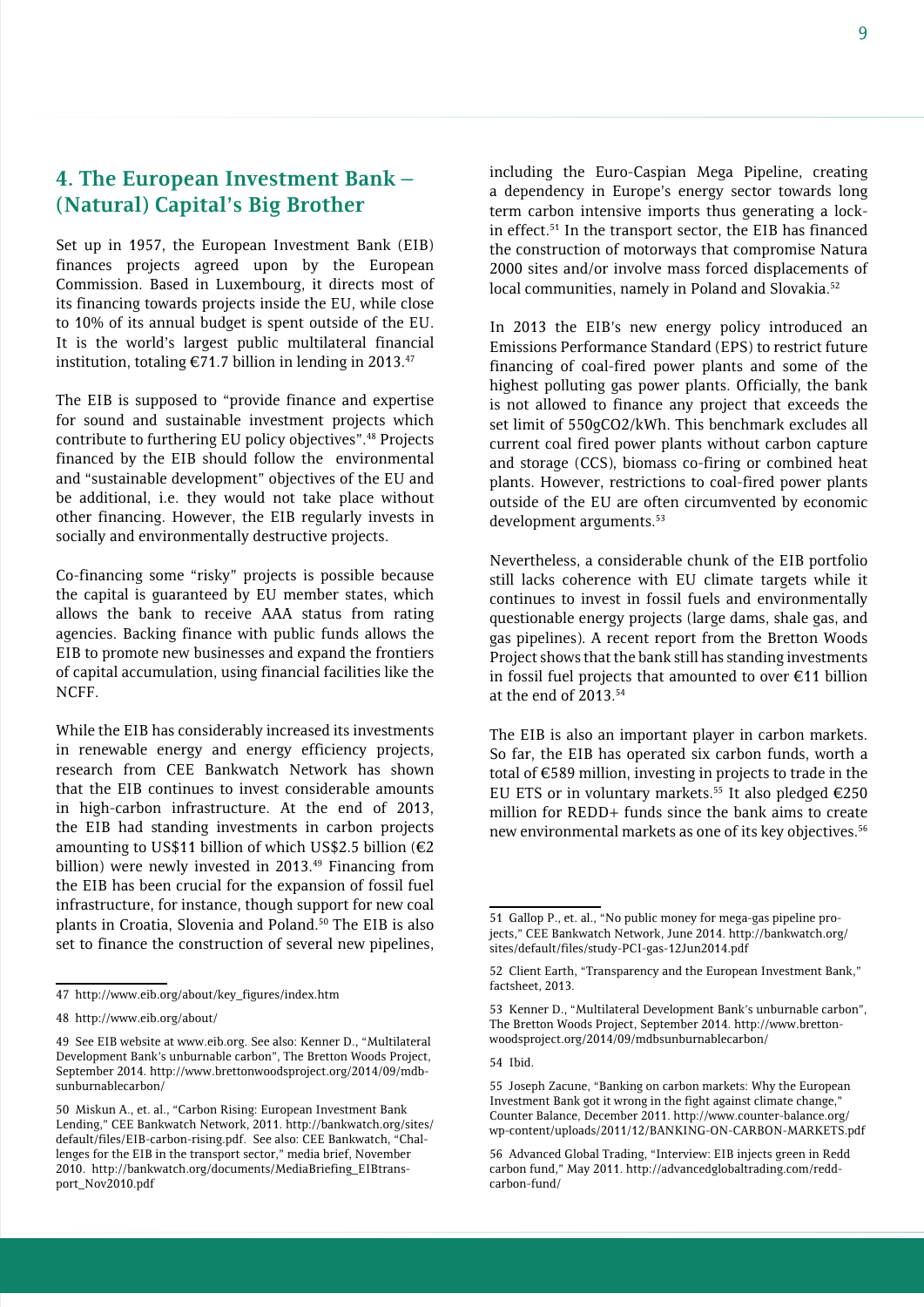## **The Althelia Climate Fund**

In 2013, the EIB agreed to invest up to €25 million in the Althelia Climate Fund, a public-private partnership that aims to profit from PES, including offsets from forests.57 In February 2014, of the US\$60 million in total assets, the fund invested US\$10 million in the expansion of the Taita Hills Conservation and Sustainable Land Use Project in Kenya, in cooperation with Wildlife Works Carbon LLC based in California, and is owned by the London based Wildlife Works Carbon UK Ltd. The Taita Hills project aims to profit from REDD+ credits and charcoal production.58 The Kenyan government is already involved in the mass displacement of Sengwer Indigenous Peoples from their ancestral lands to pave the way for REDD+ projects in the Embobut forest.59

On May 28th, 2014, the US Agency for International Development (USAID) announced its support for the Althelia Climate Fund to lend up to US\$133.8 million in commercial financing for forest conservation

and sustainable land use.<sup>60</sup> The second closing of the fund was aimed for June 2014 with a total target size of €140-160 million. On the 8th of September 2014, the Althelia Climate Fund announces its participation in a US\$12 million investment programme in Madre de Dios, Peru, to finance the longterm conservation of 570,000 hectares of natural forest of the National Reserve of Tambopata and National Park Bahuaja-Sonene, areas regarded as "biodiversity hotspots".<sup>61</sup>

The Althelia Climate Fund operates through Althelia Climate Fund Sicav set up in January 2012 and based in Luxembourg. It is a close-end fund with a planned duration of eight years. The founding shareholders of Althelia Climate Fund Sicav are Sylvain Goupille and Christian Del Grande, both former carbon finance and environmental finance managers of BNP Paribas. The General Partner of Althelia Climate Fund Sicav is Althelia Climate Fund GP Sàrl based in Luxembourg, a company controlled by Goupille and Del Grande. In addition, the advisory company of Althelia is the UK-based Althelia Ecosphere, also controlled by Goupille and Del Grande.

Althelia's business has reported expenses as well as a series of loans among different entities involved, raising serious questions around the role of the beneficiaries of the advisory fees, which should be clarified by the EIB and ultimately the citizens who fund the public financial institution. It is unclear what will be the overall economic return from Althelia's investments, given the reported losses, the difficulties faced in identifying REDD+ projects, and consequent delays in the financial closure of different investment stages.<sup>62</sup>

The EIB supports several other destructive forest projects including the UK-based New Forest Company's carbon offset and timber extraction projects, which led to the forceful eviction of local communities in Uganda.<sup>63</sup>

<sup>57</sup> European Investment Bank, "EIB supports Althelia Climate Fund to save tropical forests," press release, June 2013. http:// www.eib.org/infocentre/press/releases/ all/2013/2013-086-eib-supports-altheliaclimate-fund-to-save-tropical-forests.htm

<sup>58</sup> Althelia Ecosphere website: https://althelia.com/our-investments/taita-hills/

<sup>59</sup> No REDD Africa Network, "Kenya: Preparing for REDD in the Embobut Forest and forcing Sengwer People "into extinction," January 2014. http://www.no-redd-africa. org/index.php/27-countries/kenya/96 kenya-preparing-for-redd-in-the-embobutforest-and-forcing-sengwer-people-intoextinction#\_ednref19

<sup>60</sup> USAID, U.S. Government, "Althelia Climate Fund Mobilize US\$133.8 Million for Forest Conservation and Alternative Livelihoods", Press Release, 28 May 2014. See: http://www.usaid.gov/news-information/press-releases/may-28-2014-usgovernment-althelia-climate-fund-mobilize-1338-million-forest-conservation

<sup>61</sup> Tricarico A., "Banking on Forests: The case of the Althelia Climate Fund," Re:Common and Counter Balance, August 2014. http://www.recommon.org/eng/ banking-on-forests/

<sup>62</sup> Bank D., "Beyong Carbon: Althelia Climate Fund Attracts Conservation Investors," Huffington Post, 24 Oct 2014. http:// www.huffingtonpost.com/david-bank/ beyond-carbon-althelia-cl\_b\_6041646.html

<sup>63</sup> Matt Grainger and Kate Geary, "The New Forest Company and its Uganda plantations," Oxfam International, September 2011. http://www.oxfam.org/sites/www. oxfam.org/files/cs-new-forest-companyuganda-plantations-220911-en.pdf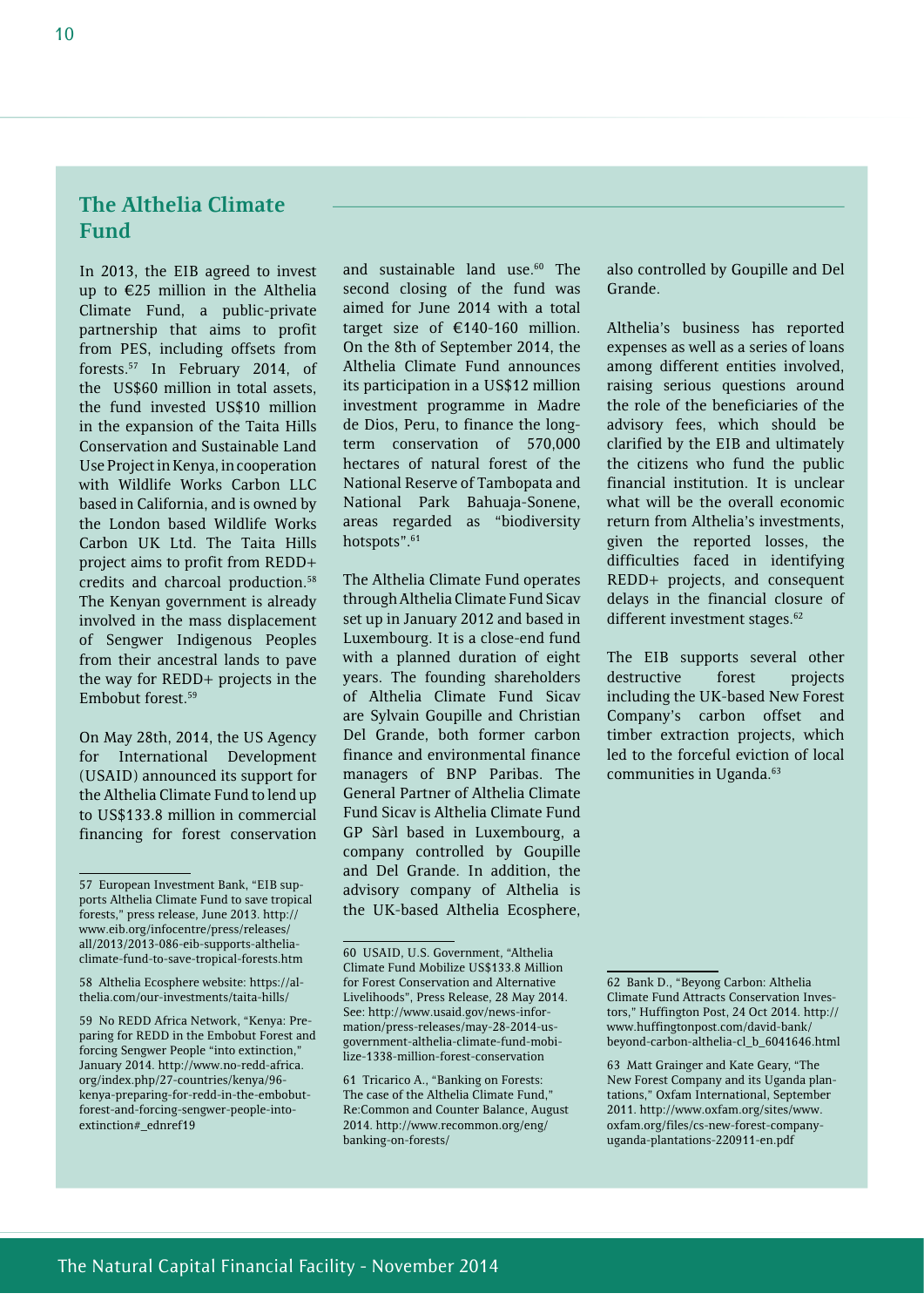EIB investments are increasingly conducted through financial intermediaries, in particular through "credit lines". In these global loans, the EIB lends money to financial institutions, like banks and investment funds, which then re-lend the money to the final recipients, according to predefined conditions. Representing around 30 per cent of the global volume of loans, intermediated loans are presented by the EIB as a tool to finance small scale investments and benefit from the knowledge of local economies that commercial banks claim as their advantage. Due to commercial confidentiality the final beneficiaries are not disclosed. The lack of transparency also makes it impossible to measure the project's impact, since intermediated investments, unlike direct investments, do not face EIB's due diligence. It is difficult to see how the NCFF could escape this structural weakness.

Lack of transparency is pervasive in EIB investments. Until 2006, when its first Public Disclosure Policy was approved, the EIB answered almost exclusively to its clients, denying citizens the right to know how their money was being spent. The approval of a Transparency Policy in 2010 partially answered demands from CSOs, by having the EIB publish information on investments prior to their approval and stipulating stakeholder involvement through public consultations. Yet, the multiple exceptions to the disclosure policy, supported by notions of commercial confidentiality, and the significant delays in publishing information, have made it very difficult for CSOs to monitor the EIB activity. Worse still, the EIB is preparing a review of its Transparency Policy that is likely to broaden the exceptions, making its project approval and access to information even less transparent.<sup>64</sup>

## **5. EY: A dodgy firm for a dodgy business**

Early in 2014, the EIB subcontracted EY and the ICF GHK to identify "a potential pipeline of projects for the NCFF."65 EY (formerly known as Ernst & Young) is one of the "Big Four" audit corporations, along with PwC, Deloitte and KPMG. The firm provides a series of "professional services", including auditing, consultancy, tax and advisory services.

EY has been involved in controversies around corporate fraud and tax evasion. In recent years, EY has been found guilty of accounting fraud, involving the manipulation of accounts and the falsification of documents.<sup>66</sup> In 2010, EY was again involved in a Hong Kong-based corporate fraud regarding the bankruptcy of Moulin Global Eyecare. After settling, the liquidators described EY's accounts as a "morass of dodginess".<sup>67</sup> The recent financial crisis exposed more scandals involving EY. The firm failed to prevent the Anglo Irish Bank hidden loans controversy, which started with its former Chairman admitting to have hidden a total of  $\epsilon$ 87 million in loans from the bank. and led to the nationalisation of the bank. The move cost €22.9 billion to Irish taxpayers and is now at the center of several ongoing investigations and legal actions.<sup>68</sup> EY was also accused of participating in accounting fraud for Lehman Brothers, which declared bankruptcy in 2008. Ongoing investigations are centered on a move called "repo", through which the bank would sign a repurchase agreement (a sale of assets followed by its repurchase at a later date, with interest) as a sale, instead of a loan, which would allow the bank to artificially inflate its earnings and decrease its liabilities.<sup>69</sup>

Tax evasion practices have also led to charges against EY. In 2013, the firm agreed to pay US\$123 million, after being prosecuted in the US for engaging in tax avoidance schemes that allowed the super-rich to save US\$2 billion in taxes between 1999 and 2004. Evidence that EY employees had deliberately deceived tax authorities led to four arrests.<sup>70</sup>

Like the other "Big Four" audit firms, EY has positioned

67 Naomi Rovnick, "Ernst & Young pays up to settle negligence claim," South China Morning Post, 27 January 2010. http://www. scmp.com/article/704741/ernst-young-pays-settle-negligence-claim

68 Denise Roland, "Former Anglo Irish Bank sues Ernst & Young," The Telegraph, 29 November 2012.

<sup>64</sup> Policy Note on the EIB Transparency Policy, Counter Balance, July 2014

<sup>65</sup> Valuing Nature Network, "Finance facility for natural capital projects," web: http://www.valuing-nature.net/news/2014/financefacility-natural-capital-projects

<sup>66</sup> Floyd Norris, "Ernst to Pay the S.E.C. \$8.5 Million," The New York Times, 17 December 2009. http://www.nytimes.com/2009/12/18/ business/18audit.html;

Andrea Tan and Mark Lee, "Ernst & Young Settles Akai Collapse Lawsuit, Suspends Partner," Bloomberg, 23 September 2009. http://www. bloomberg.com/apps/news?pid=newsarchive&sid=axMOMS18ZXT0; Naomi Rovnick, "Ernst & Young pays up to settle negligence claim," South China Morning Post, 27 January 2010. http://www.scmp.com/ article/704741/ernst-young-pays-settle-negligence-claim

<sup>69</sup> Matthew Goldstein, "Arbitrators Ease Blame on Ernst & Young for Audits of Lehman Brothers," DealB%k, 11 August 2014. http://dealbook.nytimes.com/2014/08/11/arbitrators-ease-blame-on-auditorsof-lehman/

<sup>70</sup> Simon Bowers, "Ernst & Young to pay US regulators \$123m over tax avoidance schemes," The Guardian, 3 March 2013. http://www. theguardian.com/business/2013/mar/03/ernst-young-pays-us-regulators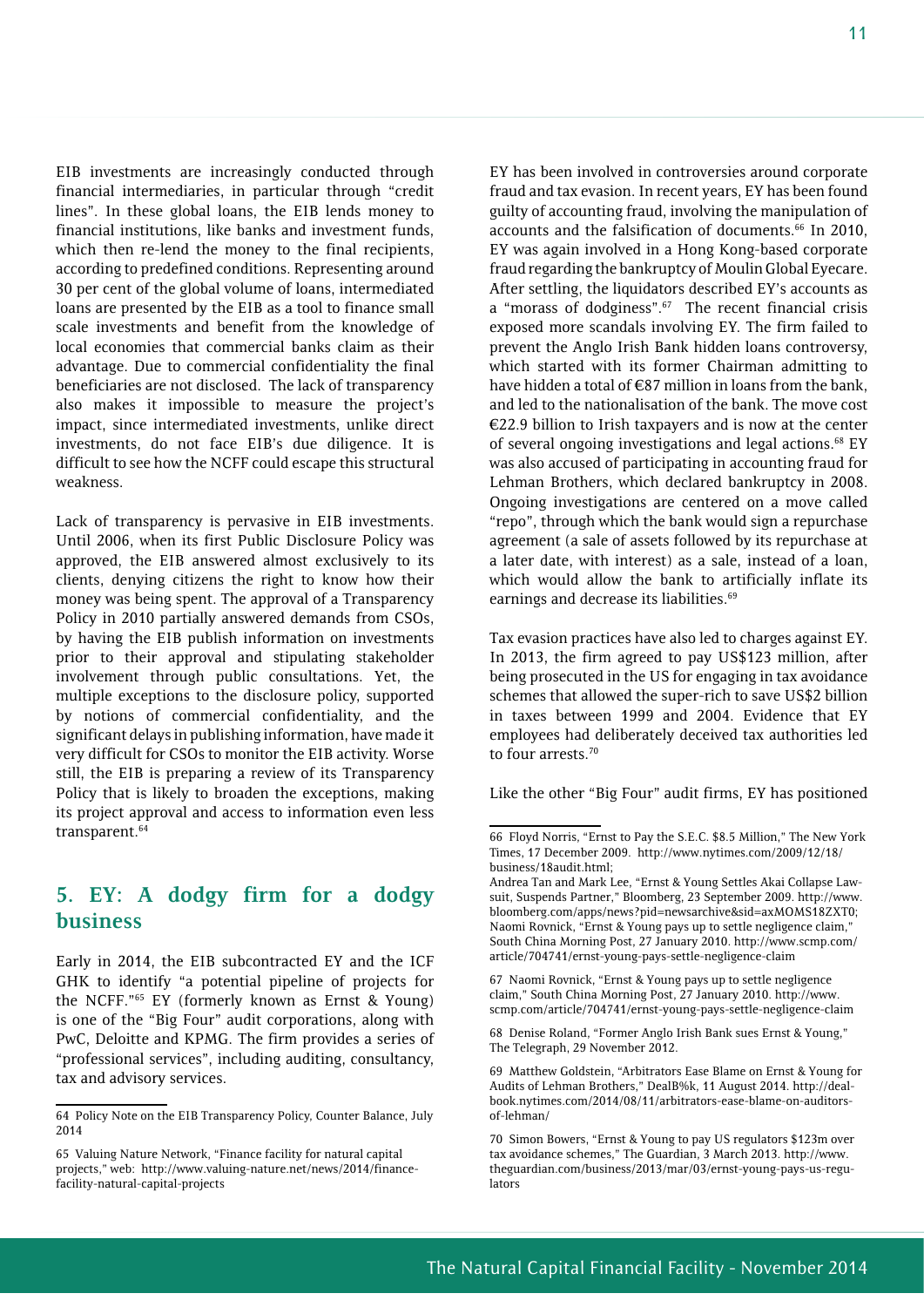itself as a key player in natural capital financing, by providing accounting and consulting services to firms that engage in environmental services trading, renewable energy development or other businesses that fit into the "green economy" concept. EY at the same time provides services for fossil fuel and other energy corporations, raising serious questions around conflicts of interest. Given this companies sordid record it begs the question of why the EC and EIB would spend tax payers' money for advice from the EY. Further watch-dogging is needed to assess potential conflicts of interest involved in the future dealings of the NCFF.

#### **Transparency is a Ghost**

Project approval for NCFF projects will follow guidelines made by the consulting firms EY and ICF GHK. Attempts to contact EY were met with silence and ICF International responded that they had completed their work so questions should be directed to the EIB directly.<sup>71</sup> Despite our best efforts, the consultants and the EIB staff listed as contacts for further information refused to answer our questions, particularly regarding project approval criteria and the use of NCFF funds. The EIB, in particular, expressed a total unwillingness to answer any question until the NCFF is officially set up, arguing that all questions will be answered on a dedicated website when the decisions have been made. When asked why they would not speak with us, the EIB did not reply.<sup>72</sup>

Correspondence with the European Commission was equally disappointing. Although there were early attempts made to set up interviews with representatives in DG ENV, these interviews were changed several times. Finally an agreement was made to answer questions by e-mail. These questions were sent over four times to three different representatives and never answered. One interview was completed with the European Commission Directorate-General of Economic and Financial Affairs. Overall, information on the NCFF has been guarded carefully. In addition, there was no civil society consultation, making the project approval process opaque and undemocratic.

## **6. Funds Before Policy**

Currently, the EU is in planning stages to roll out its No Net Loss policy that, if passed, would regulate BDO throughout the EU.73 Although the No Net Loss plan is not agreed upon, BDO projects in the NCFF are already slated as potential projects while pilot project funding for the NCFF is cemented. This is not the first time that banks and institutions have jump-started financial instruments before clear public policy has been hammered out.

In 1999 the World Bank launched its first carbon fund, the Prototype Carbon Fund (PCF) with the aim of creating "a short-term catalyst to jump-start the transfer of finance for clean energy technologies to developing countries".74 The PCF pooled funding resources from 13 countries and several multinational institutions in order to leverage a new mechanism that would later be adapted for the Clean Development Mechanism (CDM). Notably, the CDM was not slated to be launched until 2005, and in 2003, during the early pilot project stages, the UN was still in decision-making stages on the details of the CDM. With the PCF in place and money afoot the WB went on to build two other funds that would bankroll more green funding: the BioCarbon Fund and the Community Carbon Fund.

Several years later the same process was repeated in setting up funds for REDD+. The World Bank's Forest Carbon Partnership Facility (FCPF) was launched at the UN Climate Conference in Bali in 2007, amid protests that demanded "World Bank out of my forest" and "No carbon market for forests".75 The FCPF was initiated without Indigenous Peoples' input or recognition. According to the Indigenous Environment Network (IEN), "the World Bank isn't waiting for the UN to adopt a REDD implementation framework: they have moved forward with their own REDD-type projects through R-PINs (Readiness Plan Idea Notes) and through its other carbon and climate funds."76 Even at the time of writing, REDD+ has not been fully agreed upon by the UNFCCC, but large amounts of public and private funding have been injected into various financial schemes and

<sup>71</sup> Based on correspondence between Matt Rayment of ICF International and Tamra Gilbertson, 17 September 2014.

<sup>72</sup> Based on correspondence between Enrico Canu of the EIB and Ricardo Coelho, 25 September 2014.

<sup>73</sup> European Commission, "No Net Loss" webpage: http://ec.europa. eu/environment/nature/biodiversity/nnl/index\_en.htm

<sup>74</sup> www.worldbank.org

<sup>75</sup> Gilbertson and Reyes, "Carbon Trading: How it works and why it fails," Uppsala: Dag Hammarskjold Foundation, 2009. http://www. dhf.uu.se/pdffiler/cc7/cc7\_web\_low.pdf

<sup>76</sup> Indigenous Environment Network, "No REDD!" briefing, September 2009. www.ienearth.org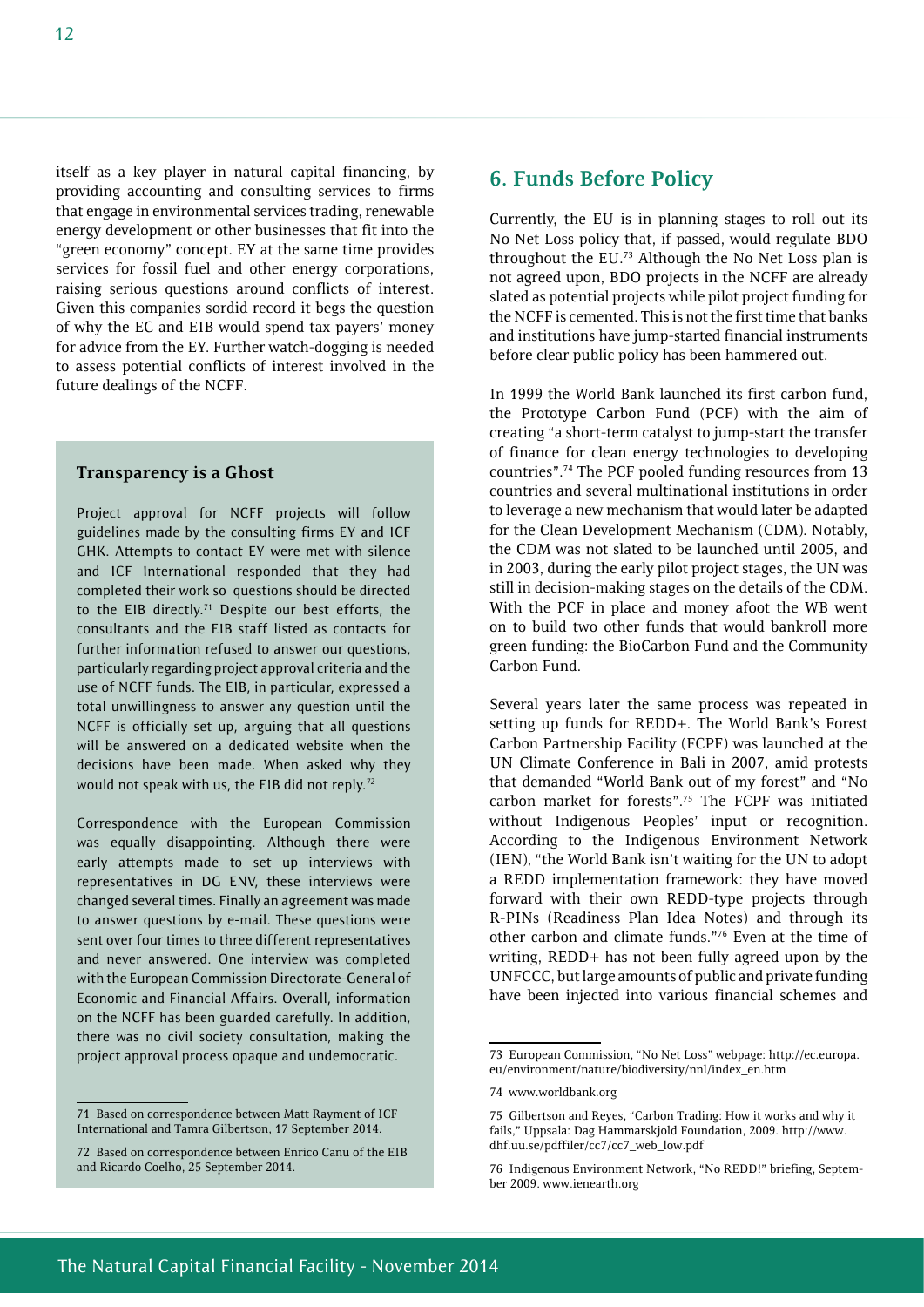"voluntary" REDD-schemes are well underway.77

"Catalyzing" public finance before a meaningful policy process is frequent in nearly all major international markets set up for "green" economy projects including the carbon market, REDD+ and BDO in Europe. This repeated scenario starts with heavy lobbying efforts by industries and financial institutions who stand to gain from such a financial instrument. This is often followed by written statements for the "need" of a financial instrument by public officials that have often worked for or have vested interests in the banks and corporations. If the policy is not set in place quick enough then this is followed by an undemocratic process of a government body and/or a financial institution setting up an instrument before the decision-making process is completed. Most likely, the financial instrument would happen with or without the policy in place, calling into question power relations, the necessity of the financial instrument and the claim that it exists for the best interests of the climate and the environment. Further, once the financial instrument is already in its early functioning stages, it can be used to justify why the legislation must be passed. Later if the market-based instrument fails, as is the case of the EU ETS, the problem is chalked up to merely "teething problems" with proponents claiming the need for more financial injection and government support to keep it functioning.

Frequently in the world of "green" finance, policy does not need to be in place for financial instruments to be put into practice. The Green Bonds market has gained substantial traction in the last seven years. It began with an initiative from the EIB in 2007 to build Climate Awareness Bonds. The World Bank followed and began issuing Green Bonds in 2008 using Scandinavian pension funds. The World Bank has issued over US\$4 billion since the green bond program began.<sup>78</sup>

Another example in the shadowy world of climate and environmental finance is the Global Climate Fund (GCF). Originally set up to distribute money from the global North to the global South, where it is needed for climate mitigation and adaptation, the GCF has quickly morphed into a financial mechanism being developed by intermediaries that will benefit the most from the financial instruments proposed. Although the GCF has not fully been agreed upon in the UNFCCC, similar financial players are hard at work to ensure it will be a profitable financial instrument rather than a means to distribute or grant money to countries in need of climate adaptation funds, thus giving a whole new meaning to "equity".

The process of setting up the NCFF before a European policy has been agreed upon for BDO and PES follows other financialisation of "nature" examples. It is interesting to compare this phenomenon to other public policy areas such as health care, education and water, where public services are also being lost. However, it might seem irrational to catalyze financial intermediaries for school books, for example, and distribute the books before the curriculum and content of the books are agreed upon. BDO seems to have slipped into the NCFF without public consultation at the same time NNL is being discussed. Will BDO in the NCFF be used to justify implementing NNL? Questions around the legitimacy of BDO in the NCFF have been raised but little has been answered by the EC or the EIB.

## **7. Elements for Further Discussion**

The NCFF is a good example of financing for "natural capital". By using intermediaries and market-based finance, the EIB and the intermediaries increase their portfolios through interest on loans and market-based trading. Therefore, the profit is not necessarily from the projects themselves but from the capital gained during the financialisation process. Relegating environmental projects to market forces is problematic on a host of varying levels and results in several important losses:

- Loss of Communitarian Stewardship and Care
- Loss of Transparency
- Loss of Control over Public Money
- Loss of Diversity of Solutions

#### **Loss of Communitarian Stewardship and Care**

The success of a project within the NCFF will be measured more by profitability rather than the environmental protection the project facilitates. When local communities are empowered to create non-financialised common projects with grant-based funding, such as a community garden, this type of activity builds increased social relations among the group which may have many positive secondary outcomes including, community security,

<sup>77</sup> See for example: http://www.no-redd-africa.org/ ; http://www. redd-monitor.org/ ; http://noredd.makenoise.org/

<sup>78</sup> World Bank, "World Bank Green Bonds Surpass US\$4 Billion Mark – Reflections Five Years On," Press Release, August 2013. http:// blogs.worldbank.org/climatechange/world-bank-green-bonds-surpassus4-billion-mark-reflections-five-years